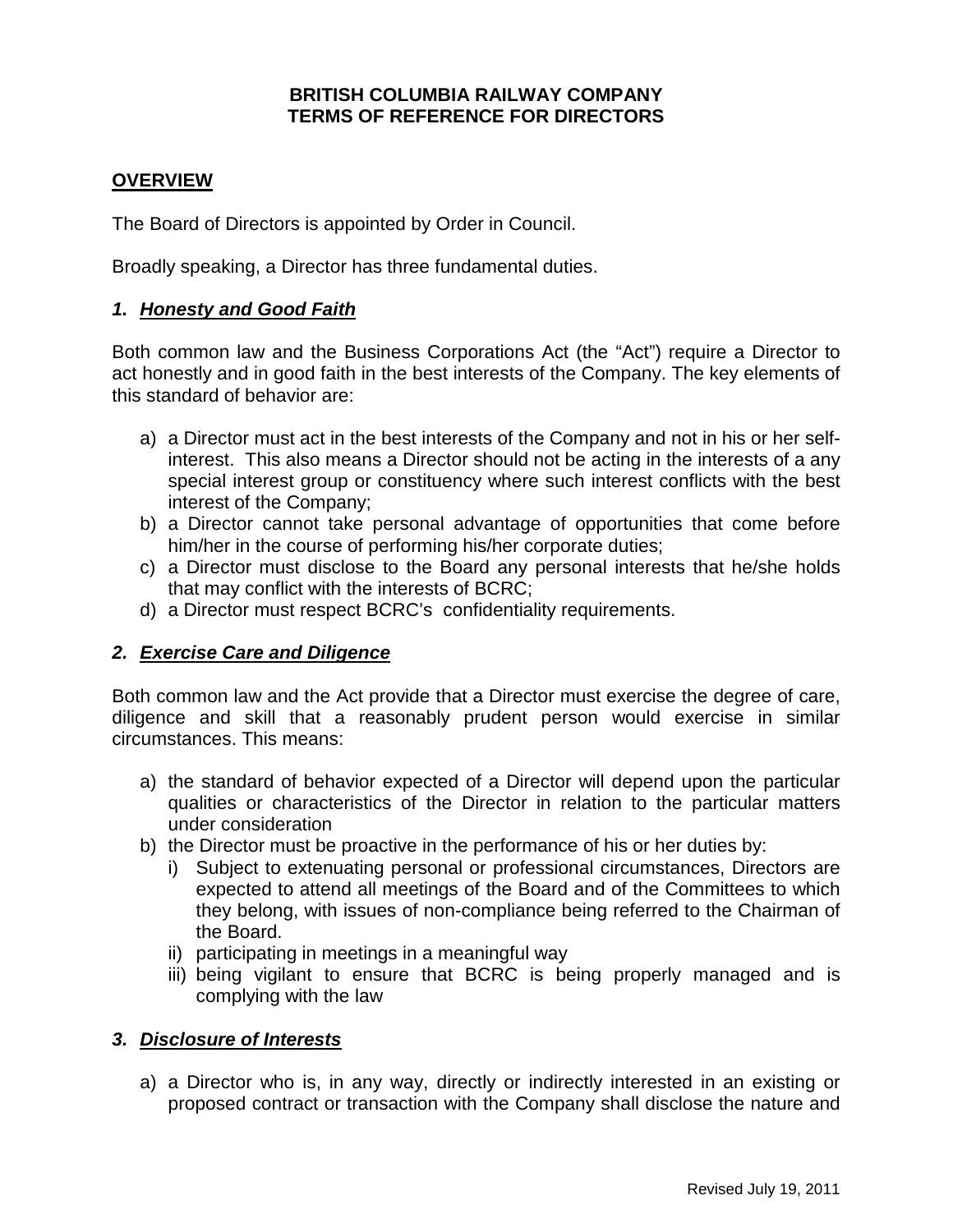extent of that interest in accordance with the provisions of the Act and BCRC's policies

b) a Director who holds any office or possesses any property whereby, directly or indirectly, a duty or interest might be created in conflict with that Director's duty or interest as a Director, shall declare the fact, and the nature and extent of the conflict or potential conflict in accordance with the provisions of the Act and BCRC policies.

# **DUTIES & RESPONSIBILITIES OF THE BOARD**

In managing the management of the affairs and business of the Company, the Board operates by delegating certain duties to committees of the Board (as required) and Management and by reserving certain powers to itself.

The duties of the Board include:

- a) recommend candidates to the Minister Responsible for appointment to the Board
- b) appoint committees and Directors to subsidiary company boards;
- c) assess the effectiveness of the Board committees and Directors in fulfilling their responsibilities;

# *Human Resources*

The Board has the responsibility to:

- d) approve terms of reference for the CEO;
- e) the appointment and succession of the CEO and monitoring CEO performance;
- f) establish CEO compensation subject to legislative requirements;
- g) provide advice and counsel to the CEO in the execution of the CEO's duties;
- h) approve acceptance of outside directorships on public or not-for-profit Boards by the CEO;
- i) review CEO performance at least annually, against agreed upon objectives;
- j) ensure that succession programs and plans are in place;
- k) approve certain matters relating to all employees, including the annual salary and incentive policy/program for employees, new benefit programs or material changes to existing programs and pension fund investment guidelines;

# *Mission and Plans*

The Board has the responsibility to:

- l) ensure that there is a strategic planning process and approve the Company's strategic plan;
- m) monitor the Company's progress towards its strategic goals;
- n) review and approve significant changes to strategic plans.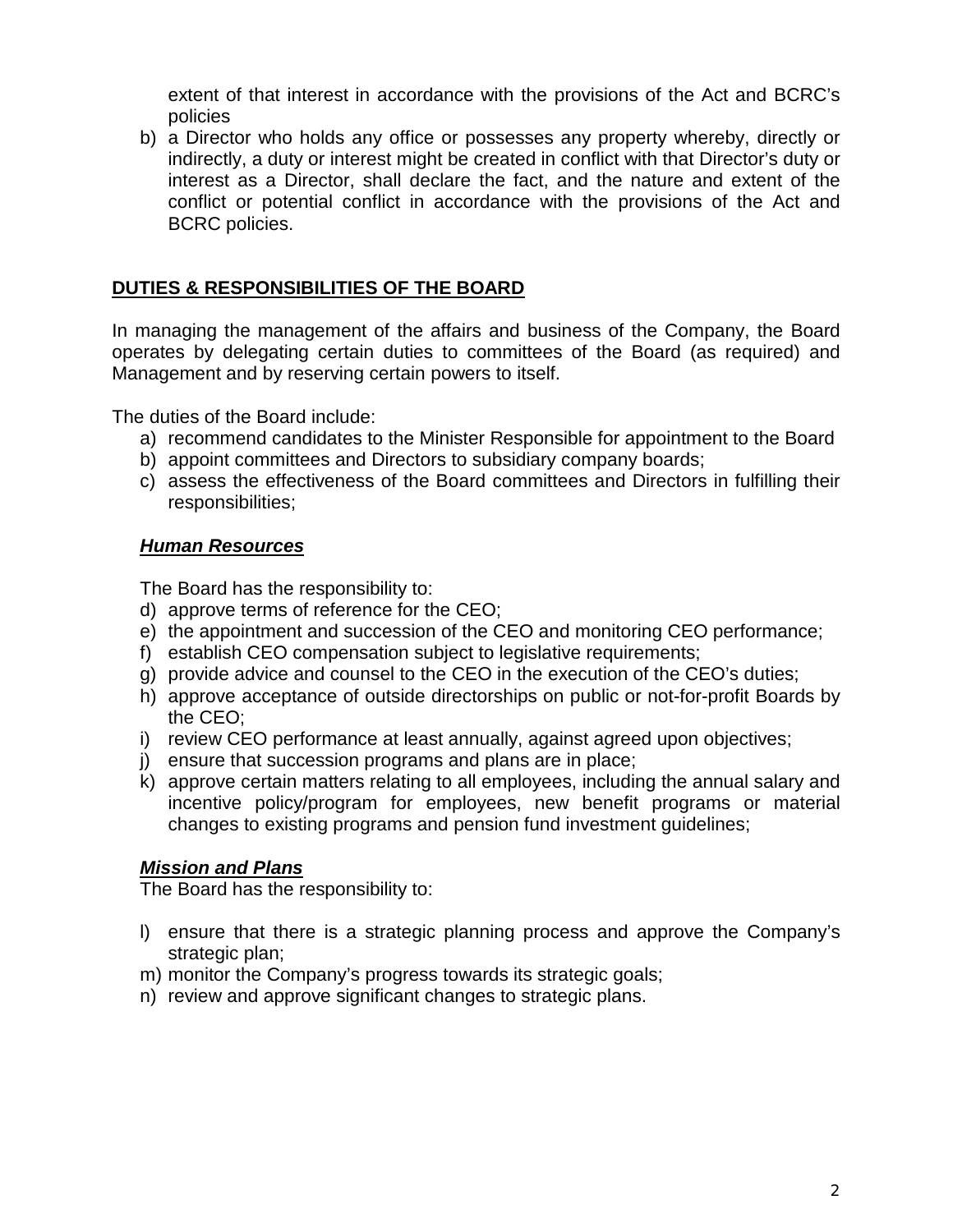# *Financial and Risk Issues*

The Board has the responsibility to:

- o) approve annual capital, and operating budgets and treasury plans and monitor same collectively (and where warranted individually) against actual results and percentage completion reports;
- p) approve the entering into, or withdrawing from, lines of business that are, or are likely to be, material to the Company;
- q) approve material mergers, divestitures and acquisitions;
- r) take reasonable steps to ensure the implementation and integrity of the Company's internal control and management information systems;
- s) monitor and review operational and financial results relative to budgets and/or plans;
- t) ensure management identifies the principal risks of the Company's business and that management has implemented appropriate systems to manage these risks;
- u) approve annual financial statements, review quarterly financial results and approve release by management;
- v) approve financings and changes in authorized capital;
- w) approve auditors' fees;
- x) approve banking resolutions and significant changes in banking relationships;
- y) approve the Company's risk management plan including, insurance, hedging, guarantees, and derivatives;
- z) establish limits of spending authority for the CEO for expenditures not included in previously approved business plans;

aa)monitor litigation that may have a material impact on the Company;

# *Shareholder and Stakeholder Communications*

The Board has the responsibility to:

- bb)ensure the Company has in place effective communication processes with the Shareholder and other key stakeholders;
- cc) ensure the financial results are reported fairly and in accordance with generally accepted accounting principles;
- dd)ensure the timely reporting of any other developments that have a significant and material impact on the Company;
- ee)report annually to the Shareholder on the Board's stewardship for the preceding year.

# *Policies and Procedures*

The Board has the responsibility to:

- ff) establish significant policies and procedures by which the Company is operated and monitor compliance;
- gg)direct management to ensure the Company operates at all times within applicable laws and regulations and ensure a code of ethical conduct is in place;